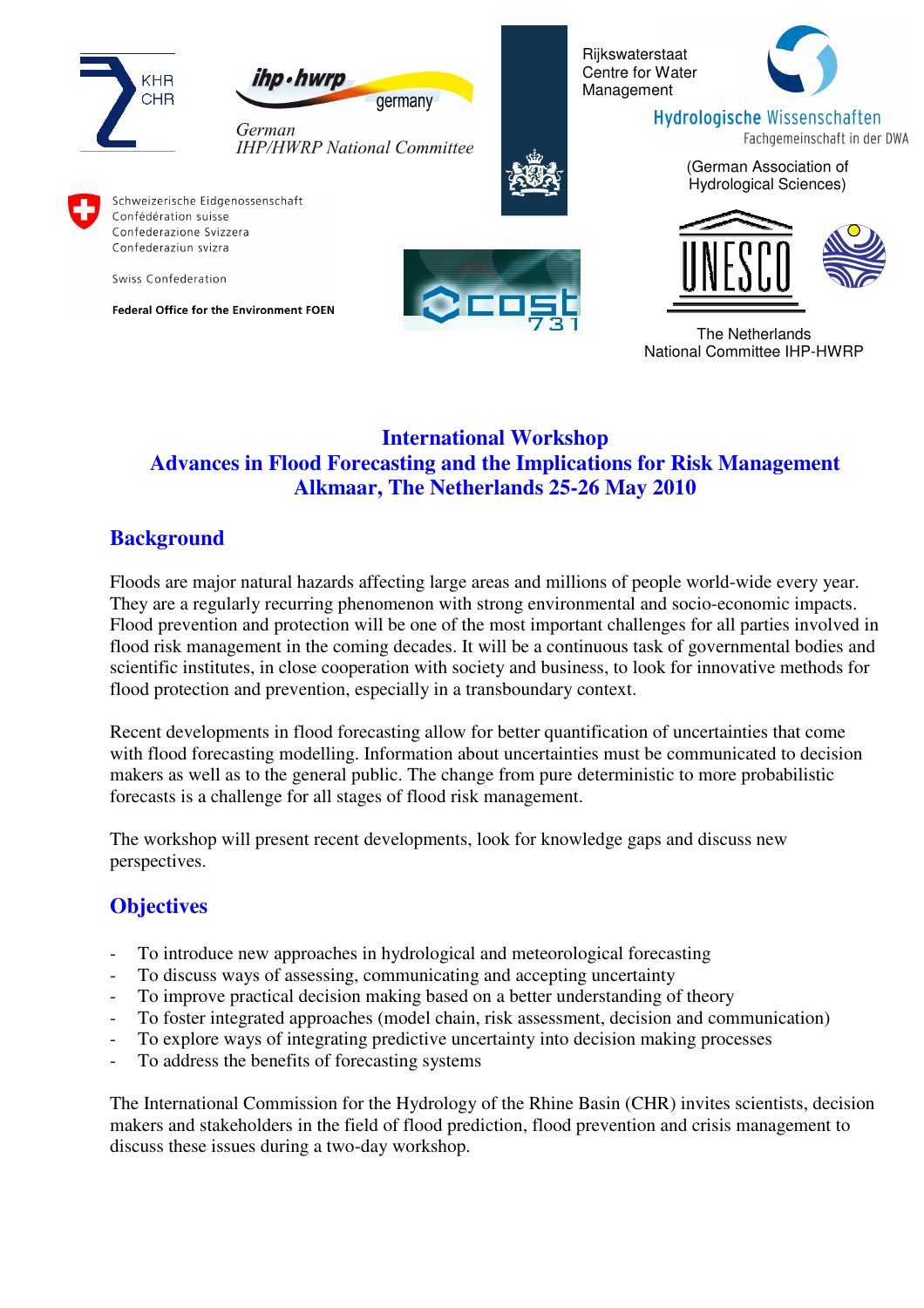#### **Structure and workshop themes**

The workshop is divided in three plenary working sessions:

#### **Theme 1: New approaches to flood forecasting**

Keywords: Forecasting systems (HYDROLOGY, METEOROLOGY) Quantification of uncertainty Ensemble and probabilistic forecasting

#### **Theme 2: Aspects of decision making for flood damage prevention**

Keywords: Understanding and enhancing public's behavioural response to flood warning information General principles of theory - versus actual practice Boundary conditions and drivers of decision making(economy) Integrated decision support systems (DSS) Decision making under known uncertainty (risk informed decision making)

#### **Theme 3: Acceptance and communication of flood warnings**

Keywords: Verification of forecast and warning Assessment of predictive uncertainty Communication of uncertainty Communication systems Human factor (psychological aspects of forecasting and warning) Common language Role of media/competing services Training/preparedness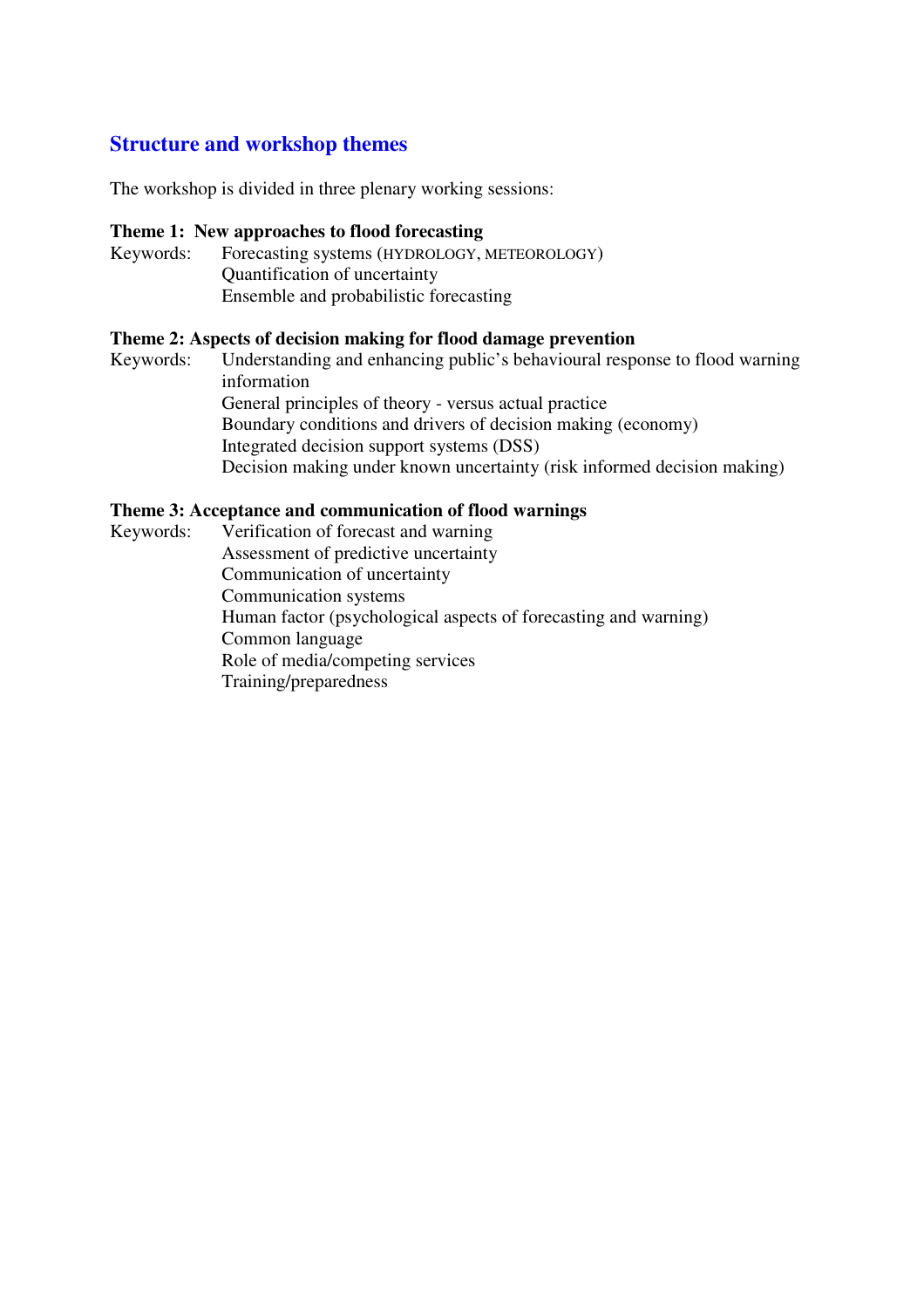# *Provisional programme and timetable*

# **Day 1 – 25th May 2010**

Registration – from 08.30 a.m.

| 09.00                                                                    | Welcome by Manfred Spreafico, president of CHR                             |  |
|--------------------------------------------------------------------------|----------------------------------------------------------------------------|--|
| 09.15                                                                    | Welcome by Roeland Allewijn, Director Division Water and Use, Centre       |  |
|                                                                          |                                                                            |  |
|                                                                          | for Water Management                                                       |  |
| 09.30                                                                    | Keynote by Günter Blöschl - Technical University Vienna                    |  |
| Theme block $1$ – New approaches to flood forecasting                    |                                                                            |  |
| Chair: Johannes Cullmann / Rapporteur: Eric Sprokkereef                  |                                                                            |  |
|                                                                          |                                                                            |  |
| $10.15 - 10.45$                                                          | Advances in Flood Forecasting with Delft-FEWS - Martin Ebel, Deltares      |  |
| $10.45 - 11.15$                                                          | Tea/Coffee - Posters                                                       |  |
| $11.15 - 11.45$                                                          | Meteorological ensemble forecasting - Paul Becker, German Weather          |  |
|                                                                          | Service                                                                    |  |
| $11.45 - 12.15$                                                          | Quantification of uncertainties in hydrological forecasting – Ezio Todini, |  |
|                                                                          | University Bologna                                                         |  |
| $12.15 - 13.15$                                                          | Lunch                                                                      |  |
| $13.15 - 13.45$                                                          | The Cost731 Action-Propagation of uncertainty from meteorology into        |  |
|                                                                          | hydrological models - Massimiliano Zappa, Swiss Federal Research           |  |
|                                                                          | Institute, WSL Birmensdorf                                                 |  |
| $13.45 - 14.15$                                                          | A flexible approach to flood modelling – Huub Savenije, Technical          |  |
|                                                                          | <b>University Delft</b>                                                    |  |
| $14.15 - 14.45$                                                          | Discussion of theme 1                                                      |  |
|                                                                          |                                                                            |  |
| $14.45 - 15.15$                                                          | 2 min. oral poster presentations                                           |  |
| $15.15 - 15.45$                                                          | Tea/Coffee - Posters                                                       |  |
| Theme block $2 -$ Aspects of decision making for flood damage prevention |                                                                            |  |
| Chair: Günter Blöschl / Rapporteur: Sebastian Kofalk                     |                                                                            |  |
|                                                                          |                                                                            |  |
| $15.45 - 16.15$                                                          | Decision support systems and decision making under known uncertainty -     |  |
|                                                                          | Jörg Dietrich, University of Hannover                                      |  |
| $16.15 - 16.45$                                                          | Decision support in the response phase during actual flooding in the       |  |
|                                                                          | Netherlands - Kees van Ruiten, Deltares                                    |  |
| $16.45 - 17.15$                                                          | More information is not always better: coping with uncertainty in water    |  |
|                                                                          | management, Marcela Brugnach, University of Twente                         |  |
| $17.15 - 17.45$                                                          | Quantification of uncertainty in flood risk assessments - Bruno Merz, GFZ  |  |
|                                                                          | <b>German Research Centre for Geosciences</b>                              |  |
| $17.45 - 18.15$                                                          | Discussion of theme 2                                                      |  |
|                                                                          |                                                                            |  |
| 19.30                                                                    | Participants' dinner                                                       |  |
|                                                                          |                                                                            |  |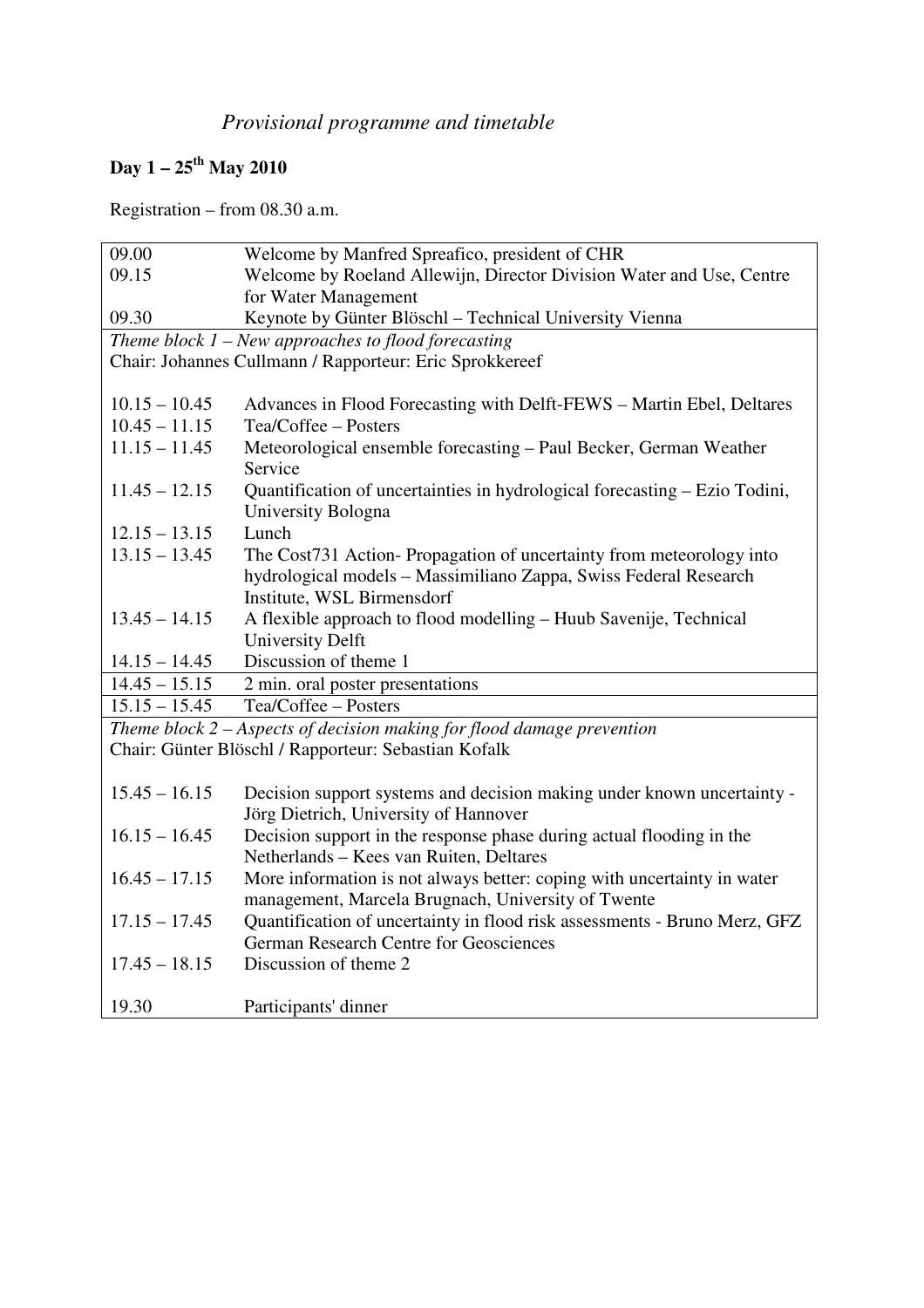#### **Day 2 – 26th May 2010**

| Theme block $3$ – Acceptance and communication of flood warnings |                                                                         |  |
|------------------------------------------------------------------|-------------------------------------------------------------------------|--|
| Chair: Michael Bruen / Rapporteur: Peter Krahe                   |                                                                         |  |
|                                                                  |                                                                         |  |
| $09.00 - 09.30$                                                  | On the way to Ensemble Hydrological Forecasts: Lessons learned from     |  |
|                                                                  | MAP D-PHASE – André Walser, MeteoSwiss                                  |  |
| $09.30 - 10.00$                                                  | Acceptance and communication of flood warnings - Volker Angres, ZDF     |  |
|                                                                  | <b>German Television</b>                                                |  |
| $10.00 - 10.30$                                                  | Warning communications and communication warnings - Dominique           |  |
|                                                                  | Bérod, Swiss Federal Office for the Environment                         |  |
| $10.30 - 11.00$                                                  | Tea/Coffee – Posters                                                    |  |
| $11.00 - 11.30$                                                  | The media do not report on forecasts, they report on events – Michael   |  |
|                                                                  | Schanne, Zürcher Hochschule für Angewandte Wissenschaften. Institut für |  |
|                                                                  | angewandte Medienwissenschaft                                           |  |
| $11.30 - 12.00$                                                  | The role of affect in communicating flood risks – Heinz Gutscher,       |  |
|                                                                  | University of Zürich                                                    |  |
| $12.00 - 12.30$                                                  | Discussion of theme 3                                                   |  |
| $12.30 - 13.00$                                                  | Summary and conclusions of the workshop                                 |  |
| 13.00                                                            | Closing of the workshop                                                 |  |

# **Evening event**

Participants' dinner near the conference centre on 25 May at 19.30 pm

# **Language**

Working language of the workshop will be English

# **Registration and organizational details**

Participation is limited to approximately 60 persons. Please confirm your participation in the workshop, indicating on the registration form if you would like to contribute with a poster. Oral presentations will be given by invited speakers only. The standard time for presentations is 25 minutes, with additional 5 minutes for clarifying questions and discussion. At the end of the first thematic block there will be time for a 2-minute oral presentation of posters.

Speakers and participants who present a poster will be asked to submit an extended abstract of their contribution. The length of the abstract is limited to max 6 pages for oral contributions and max 2 pages for poster presentations. All abstracts will be collected in a book of abstracts and handed out to the workshop participants. Subject to the authors approval the abstracts as well as a pdf version of the contributions will be published on the CHR website. After the workshop a final report will be compiled by the rapporteur. This report will contain a synthesis of the contributions as well as the knowledge gaps and research needs that were found during the workshop.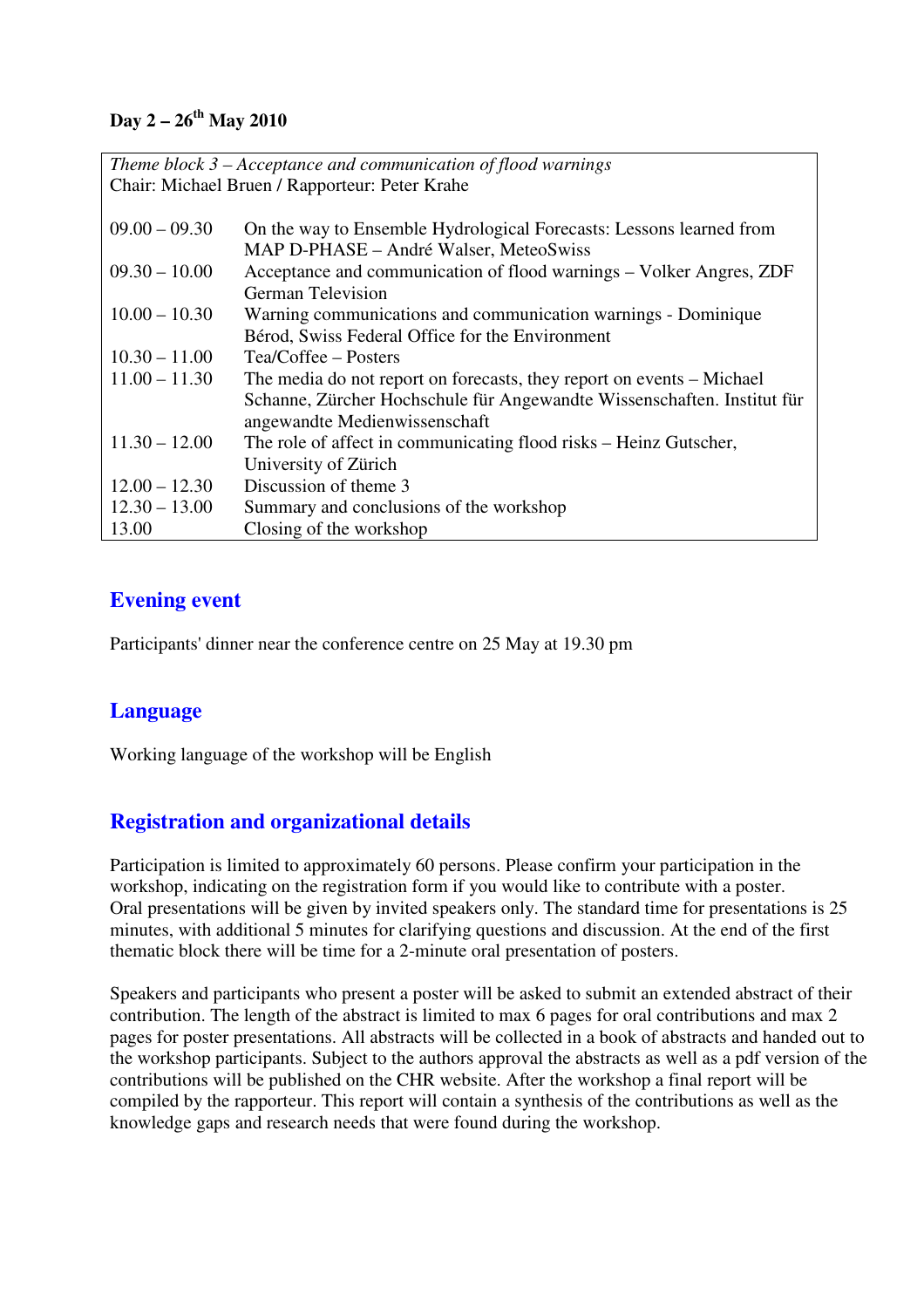### **Deadlines**

Registration before **1 st February 2010** (or earlier if the maximum number of participants is exceeded) Submission of extended abstracts of presentations and posters before **1 st May 2010**

### **Venue**

Café Restaurant 'De Notaris', Houttil 18, 1811 JM Alkmaar, The Netherlands.

#### **Fees**

Most of the costs of the workshop will be covered by the organisers and sponsors. Participants have to pay a limited contribution for catering (luncheons, coffee breaks).

This contribution amounts to:  $\epsilon$  70 for the plenary working sessions.

Tickets for the Conference Dinner on  $25^{\text{th}}$  April to the amount of  $\epsilon$  50 must be purchased separately.

Cancellations can be submitted to the CHR Secretariat (info@chr-khr.org) before May 1, 2010 for a 50% refund. After  $1<sup>st</sup>$  May 2010 no refunds will be paid.

Travel and overnight accommodation must be paid for by the participants themselves. The CHR secretariat can provide assistance in reserving hotel accommodation. A pre-reservation has been made at the Amrâth Hotel (http://www.amrathhotels.com/en/hotel/alkmaar/home) at a room rate of 92,50 € per night including breakfast. On the registration form you can indicate whether you would like the CHR secretariat to make a hotel reservation. Rooms can be cancelled without costs till 24th of April 2010. After this date the full room rate has to be paid to the hotel.

#### **Organisers**

The invitation to the event is issued by the International Commission for the Hydrology of the Rhine Basin (CHR) in cooperation with the COST731 Action, the Swiss Federal Office for the Environment, the German Federal Institute for Hydrology, the German IHP/HWRP Secretariat, the German Association of Hydrological Sciences, the Netherlands National Committee IHP-HWRP, and the Dutch Rijkswaterstaat. For further information about CHR and about the workshop, please visit our website at www.chr-khr.org.

# **Participation and registration**

All participants have to register for the workshop via the CHR website. http://www.chr-khr.org/en/international-workshop-advances-flood-forecasting-and-implications-riskmanagement/registration